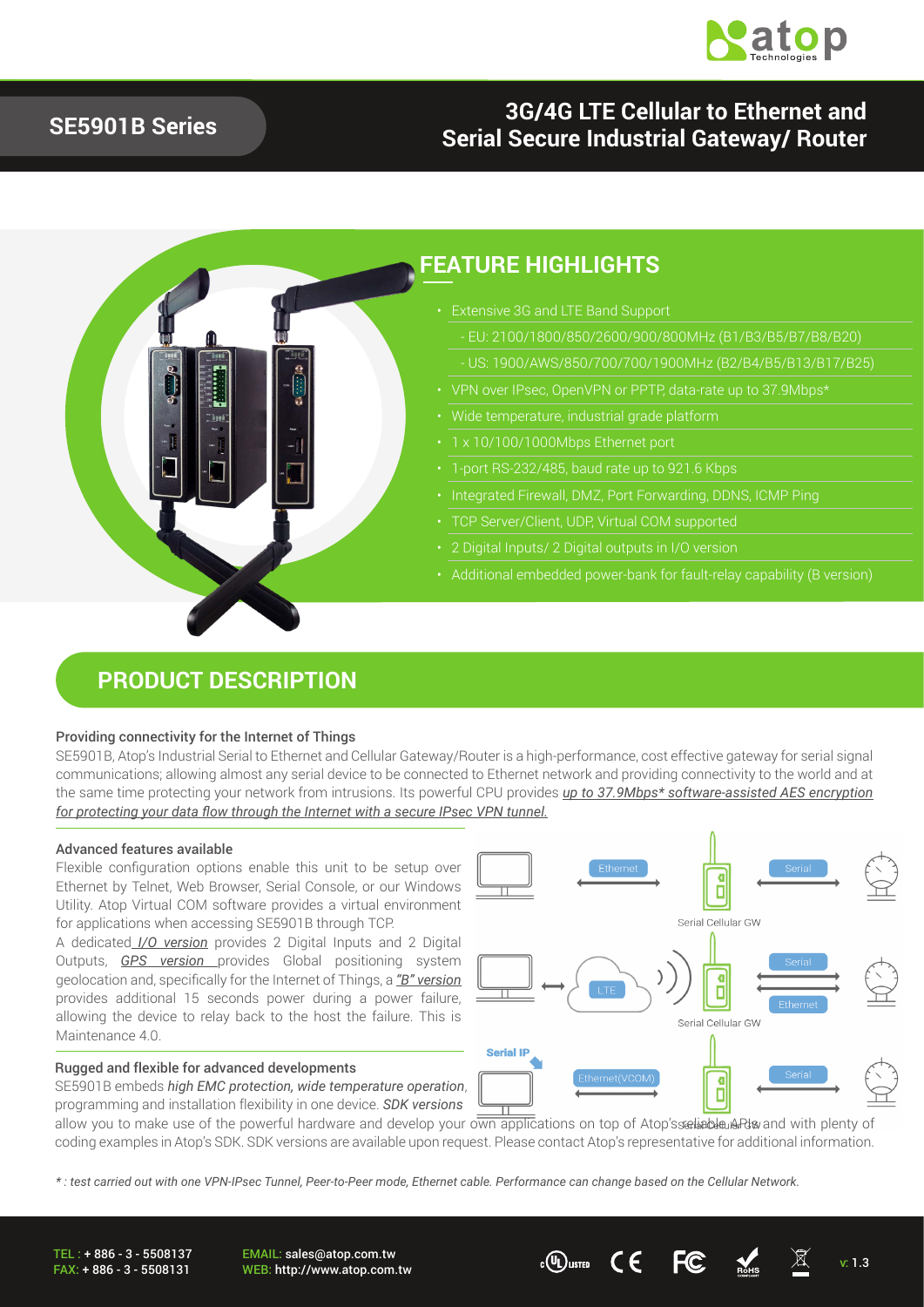

# **SPECIFICATIONS**

| <b>Wireless Interface</b>   |                                                                                                                                                                                                             |                                                                                         |                                                                                                                                    |                                                                                    |
|-----------------------------|-------------------------------------------------------------------------------------------------------------------------------------------------------------------------------------------------------------|-----------------------------------------------------------------------------------------|------------------------------------------------------------------------------------------------------------------------------------|------------------------------------------------------------------------------------|
| Standard                    | GSM/ GPRS/ EDGE/ UMTS/ HSPA+/ SCDMA/ LTE                                                                                                                                                                    |                                                                                         |                                                                                                                                    |                                                                                    |
| Wireless Module             | EU version: Quectel EC25-E<br>US version: Quectel EC20-A                                                                                                                                                    |                                                                                         |                                                                                                                                    |                                                                                    |
| Antennas/ SIM card          | 1 (3G) or 2 (4G) - Included. Internal SIM card slot (x1)                                                                                                                                                    |                                                                                         |                                                                                                                                    |                                                                                    |
| <b>Band Options</b>         | Version<br>Band<br><b>Bands</b>                                                                                                                                                                             |                                                                                         |                                                                                                                                    |                                                                                    |
|                             | EU                                                                                                                                                                                                          | FDD LTE<br><b>TDD LTE</b><br><b>WCDMA</b><br>GSM                                        | 2100/1800/850/2600/900/800MHz<br>(B1/B3/B5/B7/B8/B20)<br>2600/2300/2500MHz (B38/B40/B41)<br>2100/850/900MHz (B1/B5/B8)<br>900/1800 |                                                                                    |
|                             | US                                                                                                                                                                                                          | FDD LTE<br><b>UMTS</b><br>GSM                                                           | 1900/1700/850/700/700bMHz<br>(B2/B4/B5/B12/B17)<br>1900/1700/850MHz (B2/B4/B5)<br>850/1900MHz                                      |                                                                                    |
| Data Rate                   | Version                                                                                                                                                                                                     | Band                                                                                    | Downlink Speed                                                                                                                     | <b>Uplink Speed</b>                                                                |
|                             | EU                                                                                                                                                                                                          | LTE-FDD<br>LTE-TDD<br>DC-HSPA+<br><b>UMTS</b><br>TD-SCDMA<br><b>EDGE</b><br><b>GPRS</b> | 150 Mbps<br>130 Mbps<br>42 Mbps<br>384 Kbps<br>4.2 Mbps<br>236.8 Kbps<br>85.6 Kbps                                                 | 50 Mbps<br>35 Mbps<br>5.76 Mbps<br>384 Kbps<br>2.2 Mbps<br>236.8 Kbps<br>85.6 Kbps |
|                             | US                                                                                                                                                                                                          | LTE-FDD<br>LTE-TDD<br>DC-HSPA+<br><b>UMTS</b><br>TD-SCDMA<br><b>EDGE</b><br><b>GPRS</b> | 100 Mbps<br>61 Mbps<br>42 Mbps<br>384 Kbps<br>4.2 Mbps<br>236.8 Kbps<br>85.6 Kbps                                                  | 50 Mbps<br>18 Mbps<br>5.76 Mbps<br>384 Kbps<br>2.2 Mbps<br>236.8 Kbps<br>85.6 Kbps |
| <b>Network Interface</b>    |                                                                                                                                                                                                             |                                                                                         |                                                                                                                                    |                                                                                    |
| Standards                   | IEEE 802.3 for 10BaseT<br>IEEE 802.3u for 100BaseT(X)<br>IEEE 802.3ab for 1000BaseT(X)                                                                                                                      |                                                                                         |                                                                                                                                    |                                                                                    |
| <b>Ethernet Ports</b>       | 1x 10/100/1000BASE-TX RJ-45                                                                                                                                                                                 |                                                                                         |                                                                                                                                    |                                                                                    |
| <b>Serial Interface</b>     |                                                                                                                                                                                                             |                                                                                         |                                                                                                                                    |                                                                                    |
| Connector                   | D-Sub9 RS-232/485 software selectable (DB model)<br>14-Pin 5.08mm Terminal Block (integrated with DI/DOs)                                                                                                   |                                                                                         |                                                                                                                                    |                                                                                    |
| Ports                       | 1 port RS-232/485 (2-wire) software selectable<br>1 port RS-232 (IO model only)                                                                                                                             |                                                                                         |                                                                                                                                    |                                                                                    |
| Configuration               | $1,200 \sim 921,600$ bps software selectable<br><b>Baud Rate</b><br>7, 8 software selectable<br>Data Bits<br>1, 2 software selectable<br>Stop Bits<br>Flow Control<br>None, Xon/Xoff, RTS/CTS (RS-232 only) |                                                                                         |                                                                                                                                    |                                                                                    |
| <b>Universal Serial Bus</b> |                                                                                                                                                                                                             |                                                                                         |                                                                                                                                    |                                                                                    |
| USB ports                   | 2 x USB A Type (USB 2.0) - 1-port High-Speed OTG + 1-port power only                                                                                                                                        |                                                                                         |                                                                                                                                    |                                                                                    |

TEL : + 886 - 3 - 5508137 FAX: + 886 - 3 - 5508131

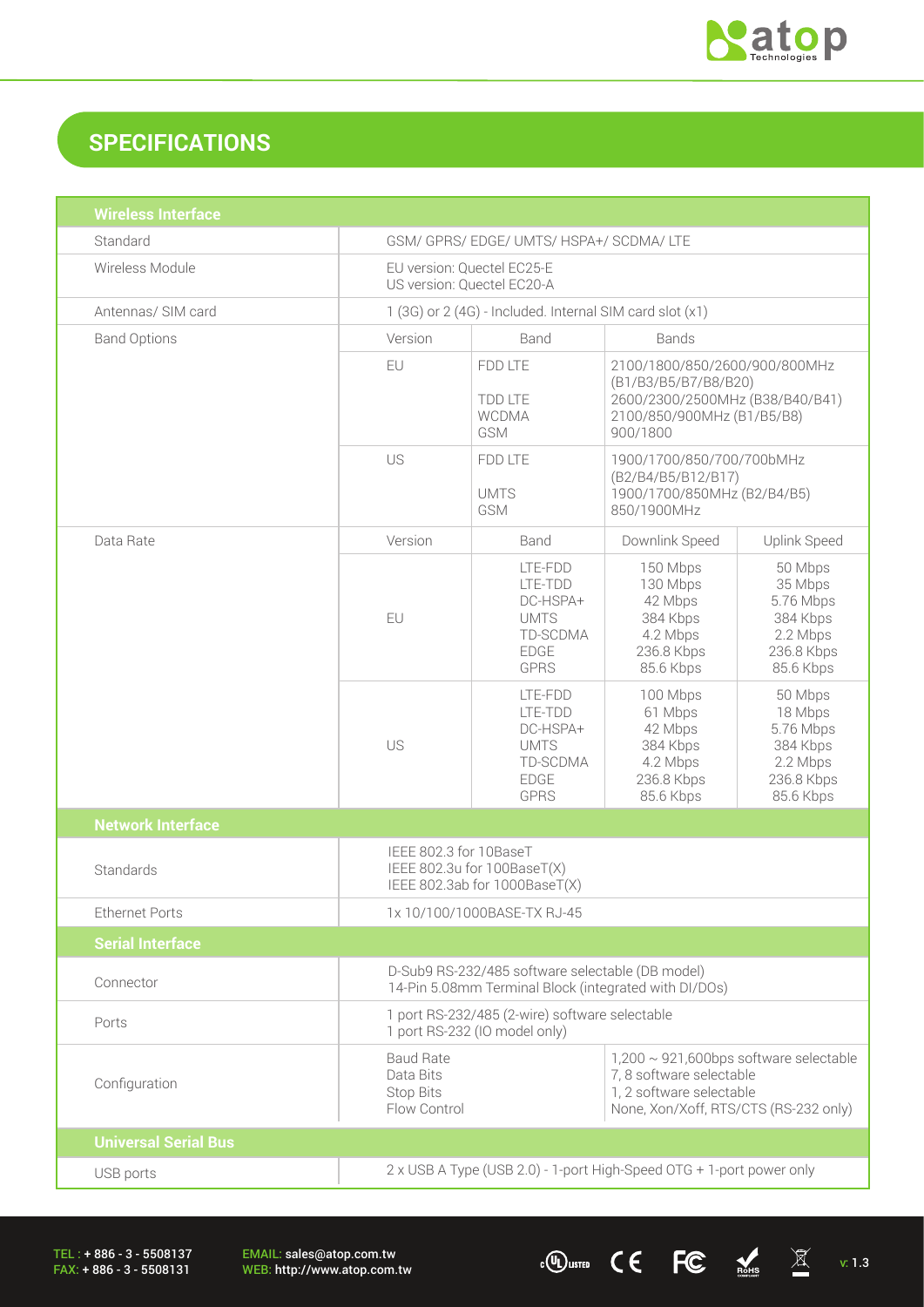

 $\overline{C}$  ( $\overline{C}$   $\overline{C}$   $\overline{M}$  v: 1.3

| <b>Digital Inputs/Outputs (IO Models)</b>                                               |                                                                                                                                  |
|-----------------------------------------------------------------------------------------|----------------------------------------------------------------------------------------------------------------------------------|
| Digital Inputs (DIs)<br>Digital Outputs (DOs)                                           | 2 channels photo coupled isolated digital input<br>2 channels digital output. N.O.(2A@24VDC)                                     |
| <b>GNSS (GPS Models)</b>                                                                |                                                                                                                                  |
| Supported GNSS                                                                          | GPS, Glonass, Beidou                                                                                                             |
| Connector                                                                               | 1x SMA                                                                                                                           |
| <b>Software</b>                                                                         |                                                                                                                                  |
| Serial Server-related                                                                   | VirtualCOM (Serial/IP), Virtual Server (port Forwarding)                                                                         |
| Security                                                                                | IPsec, PPTP or OpenVPN VPN tunneling. Max VPN throughput 37.9Mbps *;<br>SMTP/TLS, Firewall, DMZ                                  |
| Network                                                                                 | ARP, IPv4, DHCP Client, ICMP, TCP, UDP, HTTP, RFC2217, TELNET, NTP Client,<br>NAT, Port Forwarding, ICMP Ping, DDNS              |
| Management                                                                              | Web, ATOP Device Management Utility, SNMPv1/v2c/v3, SMS                                                                          |
| Configuration                                                                           | Embedded Web-Server (Web UI), TELNET, Atop Device Management Utility                                                             |
| <b>Link Mode</b>                                                                        |                                                                                                                                  |
| <b>TCP Server</b><br><b>TCP Client</b><br><b>UDP</b>                                    | 4 connections, Virtual COM, or Reverse Telnet<br>Dual destination or Virtual COM<br>Up to 4 ranges of IPs                        |
| <b>Power</b>                                                                            |                                                                                                                                  |
| Input Voltage                                                                           | $9 - 48$ VDC                                                                                                                     |
| Connector                                                                               | 3-Pin 5.08mm Lockable Terminal Block                                                                                             |
| Power Consumption                                                                       | 0.6A @ 12VDC (7.2 W Max)                                                                                                         |
| Power Redundancy                                                                        | USB DC 5V Power Input                                                                                                            |
| <b>Reverse Polarity Protection</b>                                                      | Yes                                                                                                                              |
| <b>Environmental limits</b>                                                             |                                                                                                                                  |
| <b>Operating Temperature</b><br>Storage Temperature<br><b>Ambient Relative Humidity</b> | $-40^{\circ}$ C $\sim$ 70°C (-40°F $\sim$ 158°F)<br>$-40^{\circ}$ C $\sim$ 85°C (-40°F $\sim$ 185°F)<br>5%~95%, (Non-condensing) |
| <b>Mechanicals</b>                                                                      |                                                                                                                                  |
| Housing                                                                                 | IP30 protection, SPCC metal housing                                                                                              |
| Dimensions ( $W \times H \times D$ )<br>Weight                                          | 32mm x 122mm x 92mm<br>400g                                                                                                      |
| Installation                                                                            | DIN-Rail or Wall-Mount (optional kit)                                                                                            |
| <b>Reset Button</b>                                                                     | Yes                                                                                                                              |

*\* : test carried out with one VPN-IPsec Tunnel, Peer-to-Peer mode, Ethernet cable. Performance can change based on the Cellular Network.* 

TEL : + 886 - 3 - 5508137 FAX: + 886 - 3 - 5508131

EMAIL: sales@atop.com.tw<br>WEB: http://www.atop.com.tw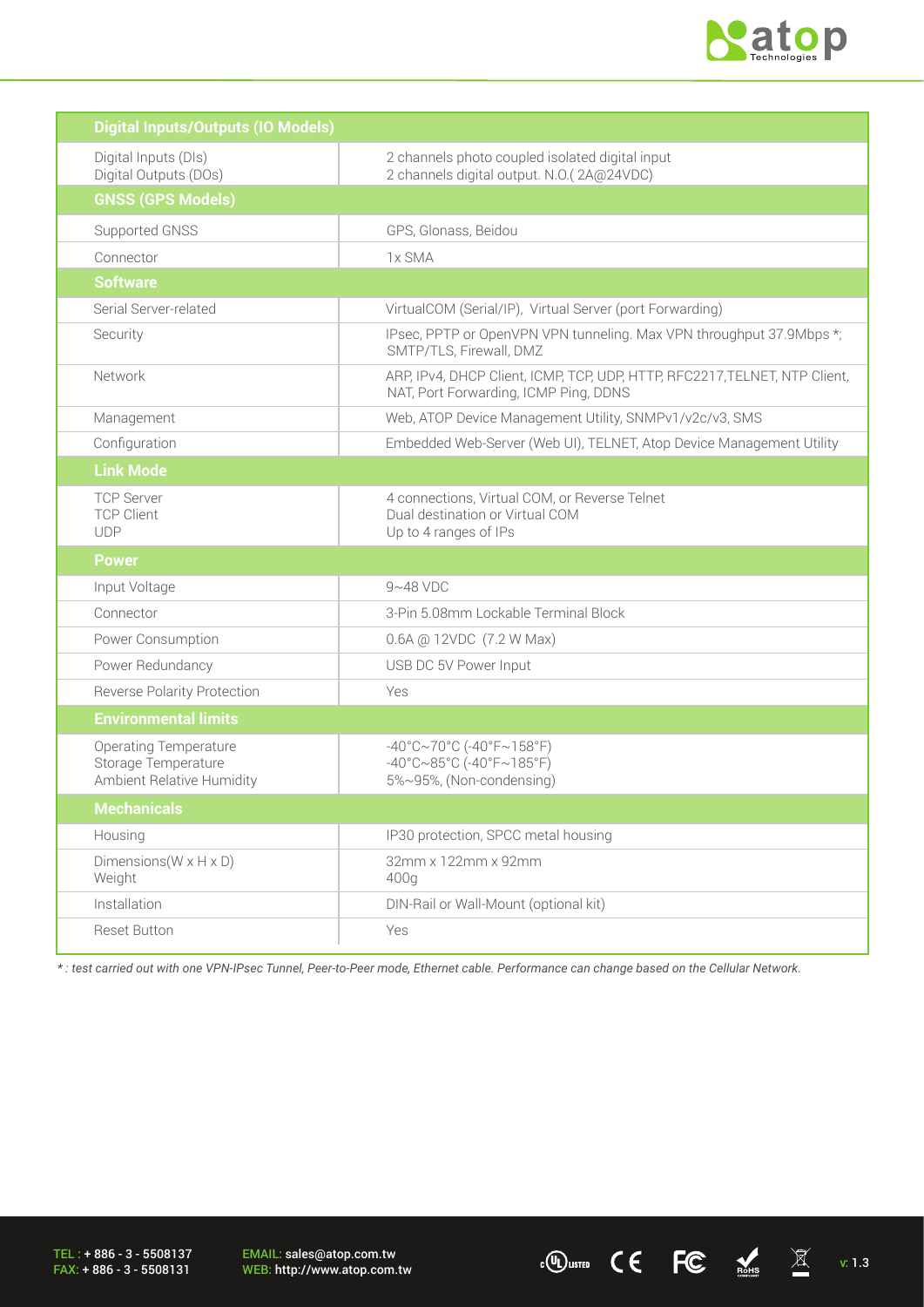

## **DIMENSIONS & LAYOUT**



# **REGULATORY APPROVALS**

| <b>Regulatory Approvals</b> |                                                                                                                                                                                                                                       |                                                                                             |                                                                                         |              |
|-----------------------------|---------------------------------------------------------------------------------------------------------------------------------------------------------------------------------------------------------------------------------------|---------------------------------------------------------------------------------------------|-----------------------------------------------------------------------------------------|--------------|
| Safety                      | EN 60950-1:2006, UL60950-1, IEC60950-1                                                                                                                                                                                                |                                                                                             |                                                                                         |              |
| EMC/Radio                   | FCC 47 CFR PART 22H, FCC 47 CFR PART 24H, FCC PART 27L, FCC Part 15B,<br>EN301489-1, EN301489-7, EN301489-19, EN301489-24, EN301489-52, EN301511,<br>EN301908-1, EN301908-2, EN303413<br>EN55032,EN55024,<br>EN61000-6-2, EN61000-6-4 |                                                                                             |                                                                                         |              |
| <b>Test</b>                 | Item                                                                                                                                                                                                                                  |                                                                                             | <b>Value</b>                                                                            | <b>Level</b> |
| IEC 61000-4-2               | Contact Discharge<br>±6KV<br><b>ESD</b><br>Air Discharge<br>±8KV                                                                                                                                                                      |                                                                                             | 3<br>3                                                                                  |              |
| IEC 61000-4-3               | Enclosure Port<br><b>RS</b>                                                                                                                                                                                                           |                                                                                             | 10(V/m), 80-1000MHz                                                                     | 3            |
| IEC 61000-4-4               | <b>EFT</b>                                                                                                                                                                                                                            | <b>AC Power Port</b><br>$±2.0$ KV<br>DC Power Port<br>$±2.0$ KV<br>Signal Port<br>$±1.0$ KV |                                                                                         | 3<br>3<br>3  |
| IEC 61000-4-5               | Surge                                                                                                                                                                                                                                 | DC Power Port<br>DC Power Port<br>Signal Port                                               | Line-to Line±1.0KV<br>Line-to Earth±2.0KV<br>Line-to Earth±2.0KV                        | 3<br>3<br>3  |
| IEC 61000-4-6               | CS                                                                                                                                                                                                                                    | 0.15-80MHz                                                                                  | 10V rms                                                                                 | 3            |
| IEC 61000-4-8               | PFMF                                                                                                                                                                                                                                  | (Enclosure)                                                                                 | AC 50Hz 10A/m                                                                           | 3            |
| IEC 61000-4-11              | <b>DIP</b>                                                                                                                                                                                                                            | <b>AC Power Port</b>                                                                        | >95%, Reduction, 0.5 period<br>30%, Reduction, 25 period<br>>95%, Reduction, 250 period |              |
| Shock                       | IEC 60068-2-27                                                                                                                                                                                                                        |                                                                                             |                                                                                         |              |
| Drop                        | IEC 60068-2-32                                                                                                                                                                                                                        |                                                                                             |                                                                                         |              |
| Vibration                   | IEC 60068-2-64                                                                                                                                                                                                                        |                                                                                             |                                                                                         |              |
| RoHS                        | Yes                                                                                                                                                                                                                                   |                                                                                             |                                                                                         |              |
| <b>MTBF</b>                 | 20.88 years according to MIL-HDBK-217F (Model average)                                                                                                                                                                                |                                                                                             |                                                                                         |              |
| Warranty                    | 5 years                                                                                                                                                                                                                               |                                                                                             |                                                                                         |              |